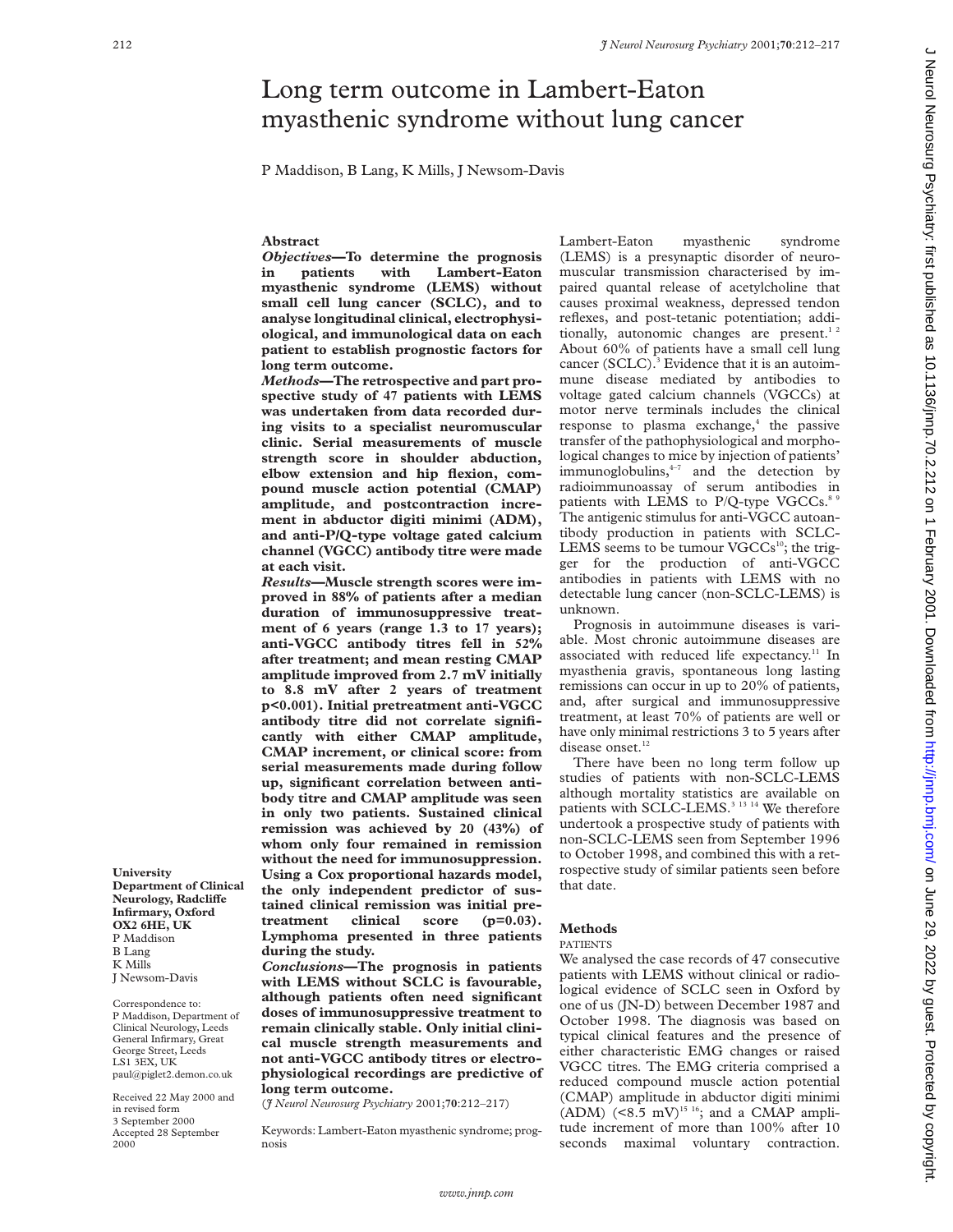*Final treatment details at death or final follow up*

| <b>Treatment</b>                        | Patients<br>$(n=47)$ $(n)$ |
|-----------------------------------------|----------------------------|
| Prednisolone, azathioprine, and 3,4-DAP | 19                         |
| Prednisolone, cyclosporin, and 3,4-DAP  | $2^{\star}$                |
| Prednisolone, methotrexate, and 3,4-DAP | $2^{\star}$                |
| Prednisolone and azathioprine           | 6                          |
| Prednisolone and cyclosporin            | $1*$                       |
| Prednisolone and 3,4-DAP                | 6                          |
| Azathioprine and 3,4-DAP                | 3                          |
| Prednisolone                            |                            |
| 3,4-Diaminopyridine                     | 5                          |
| Nil                                     | 2                          |

\*These five patients were intolerant of azathioprine.

3,4-DAP=3,4-diaminopyridine.

Serum VGCC antibody concentrations were significantly raised in 86%. A further 15 patients with LEMS with SCLC were also seen during the study period, but have been reported elsewhere<sup>14</sup> and were excluded from the present study.

## CLINICAL SCORES

Sequential muscle scores were calculated by summing the Medical Research Council (MRC) graded strength measurements in shoulder abduction, elbow extension, and hip flexion bilaterally made during clinic visits. An additional score of 0, 1, or 2 was added to this muscle score depending on whether the patient had swallowing problems with aspiration, swallowing problems without aspiration, or normal swallowing respectively to give a combined total clinical score of 32. Clinical remission was assigned to patients in whom, for at least 6 months, symptoms were either absent or sufficiently mild or infrequent as not to hinder normal physical activity, and whose clinical scores were greater than 30.

## VOLTAGE GATED CALCIUM CHANNEL ANTIBODY ASSAYS

Patients' serum samples stored in our laboratory were assayed using 125I-ù-conotoxin MVIIC (ù-CmTx) to label P/Q-type VGCCs in extracts of human cerebellum as described previously.8 17 Assays on individual patients were performed in the same batch to allow titres to be compared. Each measurement was the mean of at least two estimations.

Longitudinal analysis of antibody titres was performed in nine patients in whom at least seven serum samples were obtained at the same time as measurements of CMAP amplitude and combined clinical score over a minimum period of 6 years. Serum samples were also assayed for anti-VGCC antibodies on samples taken before treatment and at final follow up in 23 patients. The minimum interval between samples was 2 years and the median interval was 6 years.

# ELECTROPHYSIOLOGICAL MEASUREMENTS

These studies were performed in Oxford on all except eight patients, who had initial or follow up measurements made elsewhere. The peak to peak CMAP amplitude was recorded from the ADM using standard surface bipolar stimulating electrodes over the ulnar nerve at the wrist and Ag/AgCl recording electrodes on the belly

and tendon of the muscle. All EMG measurements used to study correlation between clinical, electrophysiological, and immunological measurements were recorded within 24 hours of measuring clinical score and of obtaining serum samples for VGCC antibody assay.

## STATISTICAL ANALYSIS

Student's *t* test was used to compare means of data sets that approximated to a gaussian distribution. Remission free survival rates were obtained using log rank tests from Kaplan-Meier survival curves. Between and within patient non-parametric (Spearman) correlation was made between clinical score, ADM amplitude, and increment, and VGCC antibody titre. Predictors of long term outcome from clinical and laboratory data were determined using Cox proportional hazards analysis.

## **Results**

#### PATIENT CHARACTERISTICS

The median duration of follow up from disease onset was 10.5 years (mean 11.8 years, range 2.3 to 36 years). Mean age at onset was 47 years (median 54 years; range 11 to 74 years). The sex ratio was equal (M:F=24:23). Only 11% of the patients were regular smokers; 55% had never smoked.

# TREATMENT

Forty four patients (94%) were first treated with prednisolone, which was combined with azathioprine in 37 cases (84%). Of the three patients who never took prednisolone or azathioprine, two were well on symptomatic treatment alone (3,4-diaminopyridine) and one died 28 months into his illness of an unrelated disease. The table outlines details of final treatment.

The duration of prednisolone treatment was more than 1 year at final follow up in 43/44 patients. Figure 1 shows the progressive decline in the mean prednisolone dosage for all patients treated. The dose reduction between the 1st and 2nd year of treatment was

 $(mg)$ Mean alternate day dose of prednisolone (mg)  $p < 0.01$ of prednisolone 50 40 dose 30 Vlean alternate day 20 10 n = 44 n = 42 n = 33 n = 31 n = 28 n = 22 n = 21  $\Omega$ 1 2 3 4 5 6 7 Duration of treatment (y)

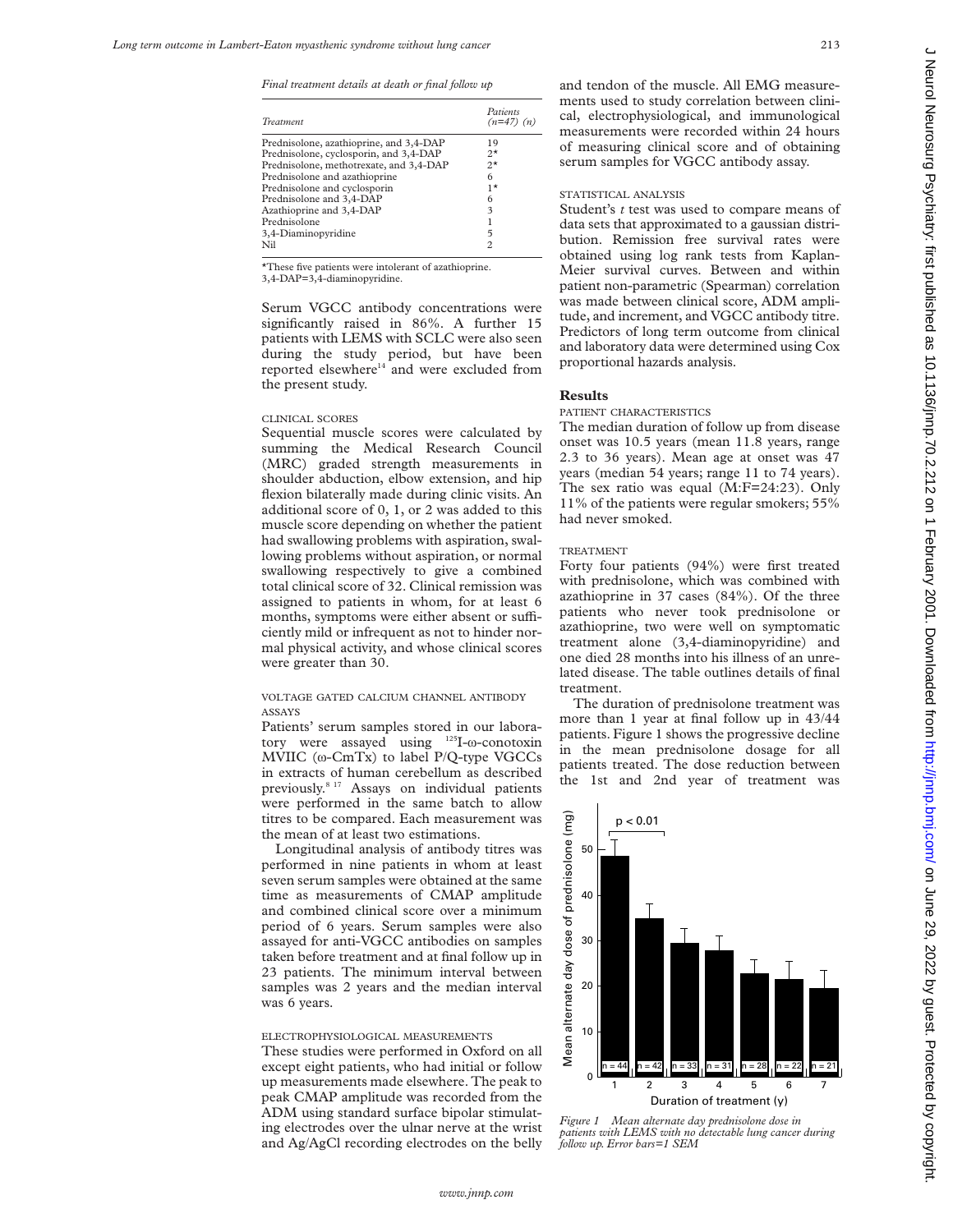

*Figure 2 Change in antibody titre during long term follow up in 23 patients. Median duration of immunosuppressive treatment between first and last antibody titres=6 years. Horizontal bars represent group mean antibody titre. Overall mean antibody titre was not significantly different after treatment (497 pM pretreatment; 318 pM at final follow up; p=0.11, t test).*

significant (p=0.005, Mann-Whitney *U test*). At final follow up, six of 43 (14%) were no longer receiving prednisolone. Reasons for steroid withdrawal were clinical remission (n=5), all attained in year 1, and severe disability despite prolonged immunosuppression  $(n=1)$ .

Plasma exchange was used initially in moderate to severe cases in conjunction with starting immunosuppression in 26 of 44 patients to produce a response within 2–4 weeks; mean initial muscle scores were significantly lower in this subgroup than in the remainder (p=0.04, Mann-Whitney *U test*). Seven patients whose LEMS symptoms were only partially controlled using prednisolone and azathioprine had repeated courses of intravenous immunoglobulin therapy at 3 to 6 weekly intervals (dose range 0.8–2.0 mg/kg body weight), continued until the end of follow up in two.

#### CLINICAL SCORES

All but two patients (96%) had proximal leg weakness as a presenting feature and 44 of 47 (94%) also had proximal arm weakness. Dysphagia was present in 10 (22%) but persisted after treatment in only two (4%). Of the 43 patients who had been on immunosuppression for over a year, clinical scores at final follow up were improved in 38 (88%) after a median treatment duration of 5.9 years.

#### *Voltage gated calcium channel titres*

Anti-P/Q-type VGCC antibody titres were available on 44 patients (94%), with no available serum samples in three. Thirty eight  $(86\%)$  had raised titres  $(>45 \text{ pM})$ . The six patients who were antibody negative had multiple serum samples tested, including at least one obtained before immunosuppressive treatment.

In 23 patients, serum samples were available before starting immunosuppressive treatment. The titre declined in 12 of 23 (52%), but increased in six (26%) (fig 2), the median



*Figure 3 Mean resting compound muscle action potential amplitude in the ADM in patients with LEMS during follow up. Dashed line=lower limit of normal in healthy controls. Error bars=1 SEM.*

duration of treatment being 6 years. In three of 23 patients, antibody titres had fallen to control concentrations (<45 pM), each of whom had regained full muscle strength.

## *Electrophysiological data*

Figure 3 shows the increase after treatment in the mean resting CMAP amplitude in the 43 patients on whom pretreatment values were available. Differences were highly significant over the 1st year (p<0.0001, Mann Whitney *U test*). There was also a significant decline (p<0.0001) in the mean postactivation increment in CMAP amplitudes (fig 4), which remained at less than 100% over the next 4 years.



*Figure 4 Median compound muscle action potential amplitude increment (%) in abductor digiti minimi after 10 seconds maximal voluntary contraction in patients with* LEMS during follow up. Dashed line=diagnostic cut off for *LEMS. Error bars=upper quartile range.*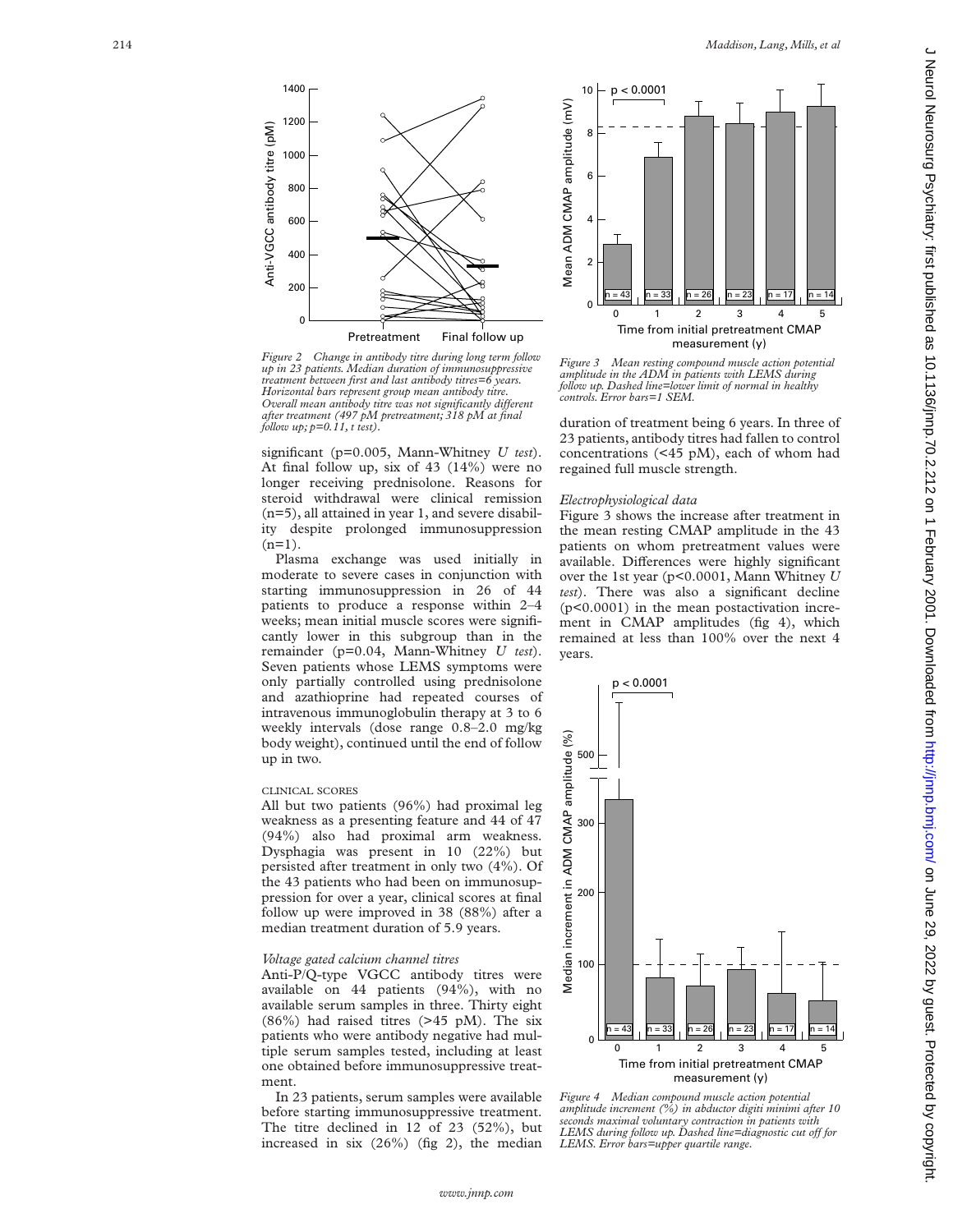Paired CMAP amplitude and increment data were available in 31 patients before treatment and at final follow up. The CMAP amplitudes increased in 26 (84%) and postactivation declined in 28 (90%). At final follow up, 11 (35%) had normal resting CMAP amplitudes, 18 (58%) had increments within the normal range, and 10 (32%) had normal values for both.

# *Correlation between clinical score,*

*electrophysiology, and antibody titres* Initial pretreatment clinical score and CMAP amplitude or increment did not correlate across patients. However, in 22 patients studied serially, significant within patient correlation was found between muscle score and CMAP amplitude in 10 (45%) and between muscle score and CMAP amplitude increment in 11 (50%) (p<0.05, Spearman rank correlation).

The pretreatment anti-VGCC antibody titre did not correlate across patients with either CMAP amplitude, CMAP increment, or clinical score. In nine patients followed up serially in whom anti-VGCC antibody titres were measured on the same day as the documented clinical score and CMAP recordings, significant correlation between antibody titre and CMAP amplitude was only seen in two patients (p<0.05, Spearman rank correlation). In none did antibody titre significantly correlate with clinical score.

## *Treatment response and clinical remission*

At final follow up, 37 of 44 patients who had received immunosuppressive treatment were surviving, of whom 29 (78%) still required prednisolone (mean dose 22.2 mg on alternate days, range 5 mg to 55 mg alternate day dosage), combined with azathioprine in 20 (54%), cyclosporin in three, methotrexate in one, and monthly pooled intravenous immunoglobulin infusions in two. The median duration of immunosuppressive treatment in this group of patients was 6.4 years. Four of the eight surviving patients no longer taking prednisolone at final follow up were taking 3,4-diaminopyridine (3,4-DAP) alone, two were on a combination of azathioprine and 3,4-DAP and two were off all treatment.

Sustained clinical remission was achieved by 20 of 44 (45%) patients of whom all but four required continued immunosuppressive treatment. There was no significant difference in the mean duration of immunosuppressive treatment between patients who achieved remission and those who did not. Kaplan-Meier estimates of survival without remission showed that most patients achieving remission had done so within 3 years of starting treatment (fig 5). Remission was not interrupted by sustained relapses. Transient relapses were usually associated with reduction in immunosuppressive medication and were rapidly reversed by dose increases. In 14 of the 44 surviving patients not in clinical remission at final follow up, three required a wheelchair at all times and a further seven used a wheelchair outside the house.



*Figure 5 Kaplan-Meier proportional estimate of the number of patients with LEMS surviving without remission on follow up. Censored cases are displayed as filled squares.*

Of the initial pretreatment variables of clinical score, CMAP amplitude, CMAP increment, anti-VGCC antibody titre, and disease duration before commencement of treatment, the only independent predictor of attaining sustained clinical remission using a Cox proportional hazards model, was initial pretreatment clinical score (p=0.033). None of the other variables (CMAP amplitude, CMAP increment, anti-VGCC antibody titre, pretreatment disease duration) were predictive. Patients presenting initially with a clinical score of 25 were 2.6 times less likely to achieve sustained clinical remission than those with a score of 31.

#### *Prognosis and survival*

Ten patients died during follow up after a median duration of LEMS symptoms of 11.4 years. Causes of death were lymphoma (three patients), and single cases of pulmonary embolism, stroke, myocardial infarction, perforated gastric ulcer, bronchopneumonia, peripheral vascular disease, and congestive cardiac failure secondary to ischaemic heart disease. Mean age at death was 69.7 years.

#### **Discussion**

In this combined retrospective and prospective study of 47 patients with LEMS without SCLC, we found that proximal muscle strength, but neither electrophysiological measures nor anti-VGCC antibody titres predicted outcome after about 11 years of follow up.

It is unlikely that any of the patients had an undiagnosed SCLC. Only three patients had LEMS symptoms less than 5.5 years (the longest interval we have seen between the onset of neurological symptoms and the appearance of SCLC). Two of these patients died after 2 years, of unrelated causes, and the third is still alive with no detectable cancer 4.5 years after LEMS onset. All three patients were lifelong non-smokers.

The finding of lymphoma in three of our patients adds to the evidence that reticulendothelial tumours may, like SCLC, be impli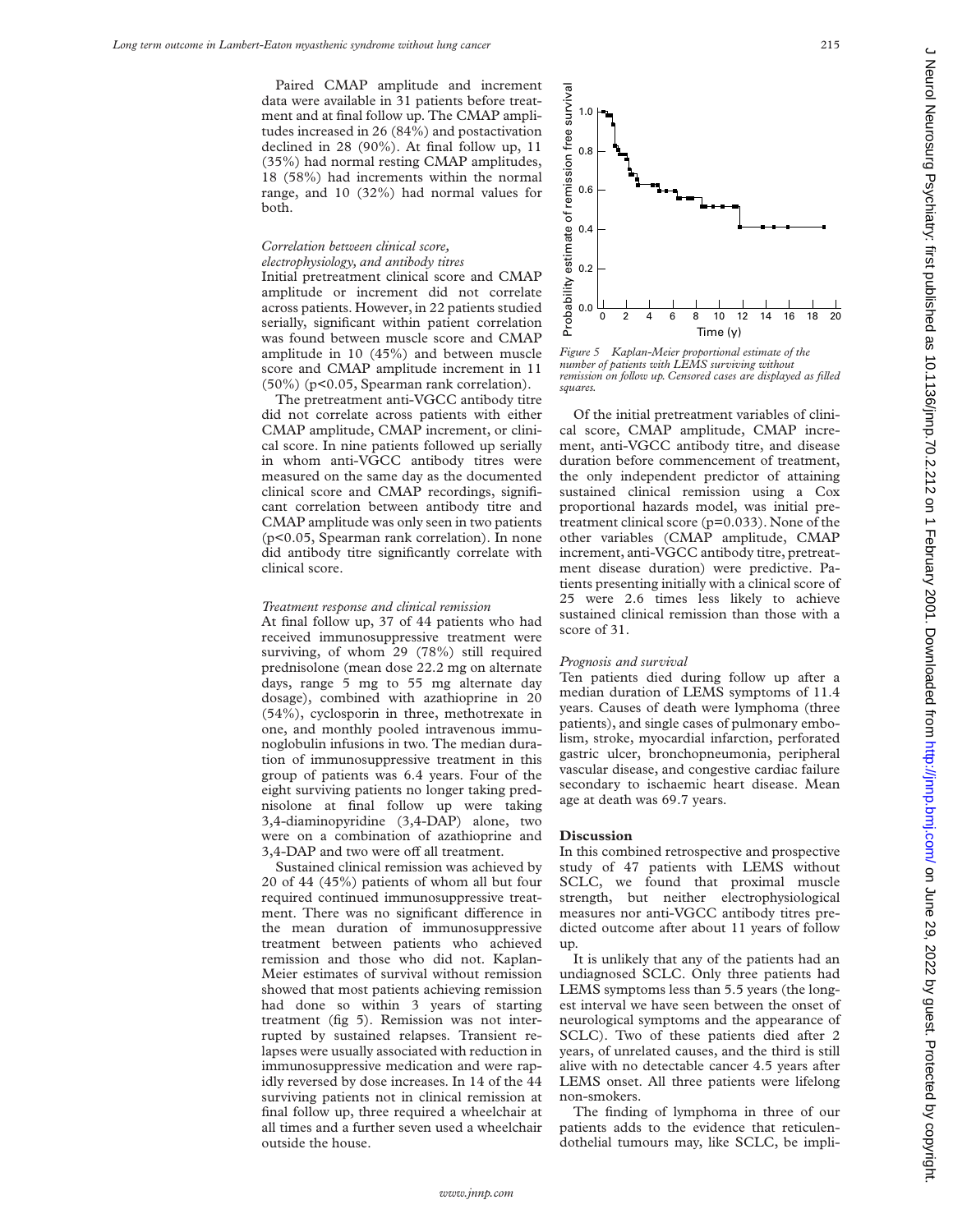cated in the pathogenesis of paraneoplastic LEMS,<sup>18 19</sup> and underscores the need for clinicians to be aware of this possibility. By contrast with the previously reported cases, our patients had been receiving azathioprine, which is known to increase the risk of lymphoma, often in conjunction with other immunosuppressive treatments.20 These tumours are usually B cell in type,<sup>21</sup> and only very rarely of T cell type.<sup>22</sup> However, the tumours were of T cell type in two of our patients, and the duration of azathioprine treatment was relatively short (3 and 7 years). Lymphoma was only diagnosed at postmortem in these two patients (3 and 8 years after LEMS onset). Only in the patient who developed non-Hodgkin's lymphoma (undetermined cell type) after 17 years of treatment with azathioprine does it seem likely that this medication may have predisposed to lymphoma development.

We based the clinical score measures on previous experience, selecting muscle groups that are weakest in LEMS. <sup>3</sup> The MRC scale is nonlinear and therefore a change in the strength of one muscle from 5 to 4 represents more of a deterioration than a fall from 2 to 1. It is not surprising that initial pretreatment clinical score did not correlate with CMAP amplitude or increment and that in only about 50% of cases did clinical and electrophysiological measurements correlate over time because MRC grading correlates poorly with CMAP measurements in both the ADM and flexor carpi ulnaris in LEMS.<sup>23</sup> In other neuromuscular disorders such as amyotrophic lateral sclerosis, CMAP amplitude is not linearly related to MRC score and reduced CMAP amplitudes may be recorded from muscles without detectable weakness.<sup>24</sup> In LEMS, muscle strength is difficult to assess accurately, as patients exhibit post-tetanic potentiation, becoming stronger on prolonged voluntary contraction. Most strength measurements in this study were made by one of us (JN-D), thus limiting between rater variability. Our evaluation did not measure autonomic disturbances, but two patients with persistent autonomic symptoms (of erectile impotence and constipation) but who were otherwise well were excluded from the category of remission.

The lack of consistent correlation between clinical score and CMAP amplitude or increment, both within and across patients indicates that the ADM does not accurately reflect overall muscle weakness, even though it is the most sensitive muscle for detecting the electrophysiological changes of LEMS.16 No direct relation was seen across patients between anti-P/Q-type VGCC antibody titre and CMAP amplitude or clinically detectable weakness. Some patients with profound weakness and small CMAP amplitudes had low antibody titres whereas others in clinical remission had persistently high titres. The poor correlation between concentration of VGCC antibody and CMAP amplitude or clinical score suggests that some antibodies detected in the immunoprecipitation assay may not interfere with calcium channel function. In myasthenia gravis there is also no clear correlation between disease severity and antiacetylcholine receptor antibody titre across patients, thought to be due in part to antibody heterogeneity.<sup>25</sup> In about one third of patients with LEMS without SCLC, antibodies can be detected to the intracellular  $\beta$ -subunit by radioimmunoassay,<sup>26</sup> and presumably do not interfere with VGCC function. Conversely, there may be other undetected antibodies that reduce release of acetylcholine at the neuromuscular junction.

Broadly, mean antibody titres declined after prolonged immunosuppression and most patients improved clinically and electromyographically, suggesting that the antibody titre in part reflects disease severity in individual patients.

The level of immunosuppression required to control symptoms of LEMS in patients in this study, even after over 6 years of treatment, was notably higher than that recorded in a recent trial of prednisolone and azathioprine in myasthenia gravis.<sup>27</sup> In that study,  $67\%$  of myasthenic patients no longer required prednisolone to remain in remission after 3 years, compared with only 14% of our patients with LEMS. In addition, most myasthenic patients had achieved remission within the 1st year, markedly quicker than remission attainment between 1 and 4 years in our patients with LEMS. This may have been due in part to referral bias, where mildly affected patients with LEMS may not be recognised and diagnosed, biasing towards more severely affected patients.

Survival in our patients with non-SCLC LEMS was favourable: of the 10 patients who died during follow up, the mean age at death was 70 years. Although most of the deaths were due to causes unrelated to LEMS, both the patient who died from bronchopneumonia and the patient who had a perforated gastric ulcer were taking steroids, raising the possibility that their treatment may have been partly responsible for their deaths. Long term disability was high in the remainder of patients where over 25% still required a wheelchair either at all times or for mobilising outside, at final follow up.

We conclude that the prognosis in LEMS without SCLC is variable. Although about half of the patients achieved sustained clinical remission, most of them required substantial and continuing doses of immunosuppressive medication. The only predictor of outcome (clinical remission or independent ambulation) was initial clinical score, comprising strength measurements in proximal limb muscles. Immunological and electrophysiological measurements were useful, however, for monitoring disease progression and response to treatment in individual patients.

<sup>1</sup> Lambert EH, Eaton LM, Rooke ED. Defect of neuromuscular conduction associated with malignant neoplasms. *Am J Physiol* 1956;**187**:612–3.

<sup>2</sup> Lambert EH, Elmqvist D. Quantal components of end-plate potentials in the myasthenic syndrome. *Ann NY Acad Sci* 1971;**183**:183–99.

<sup>3</sup> O'Neill JH, Murray NMF, Newsom-Davis J. The Lambert-Eaton myasthenic syndrome: a review of 50 cases. *Brain* 1988;**111**:577–596.